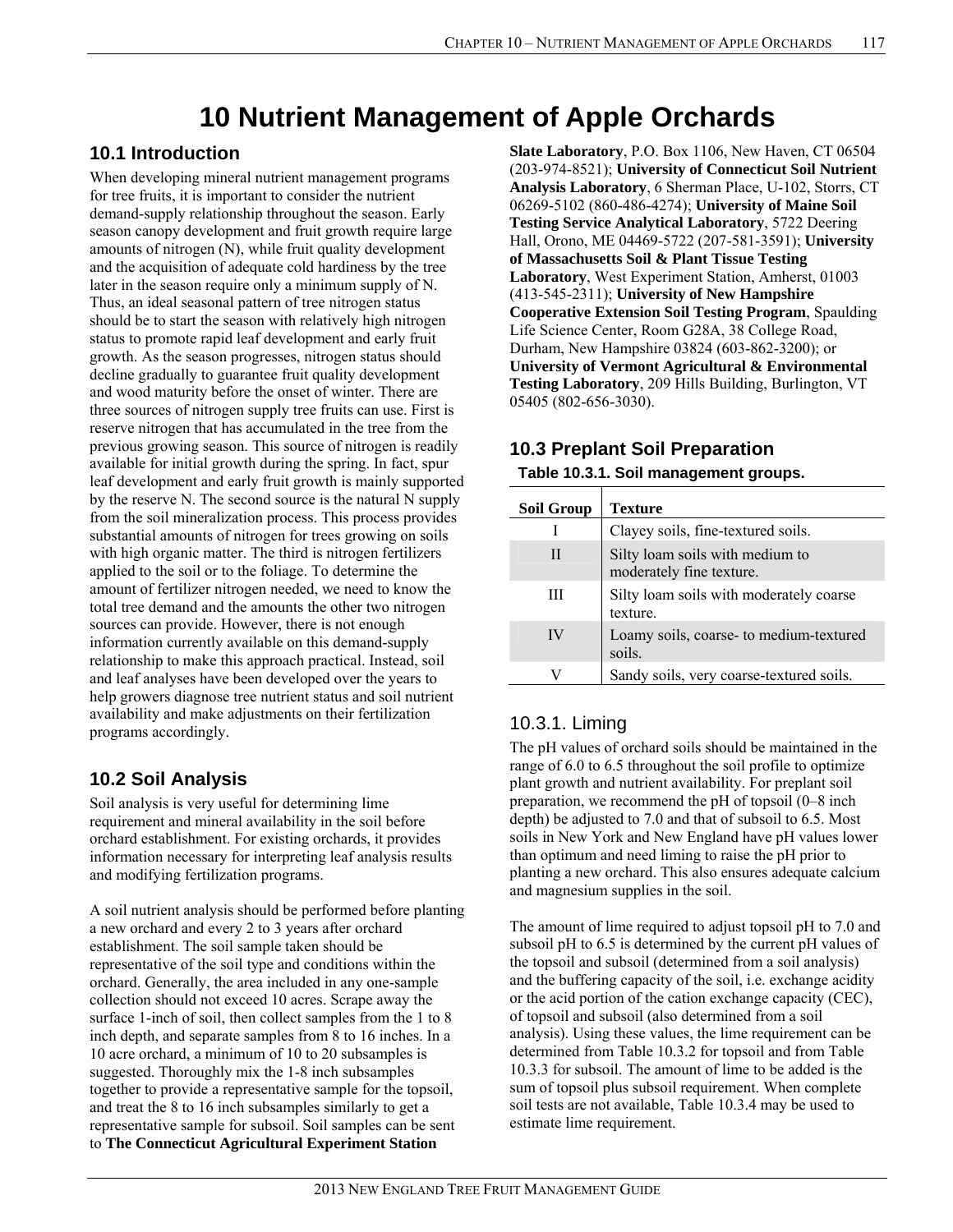Exchange acidity (used in Tables 10.3.2 and 10.3.3) may be reported on the soil test, but if not, it can be calculated easily from the percent base saturation and the cation exchange capacity. First, add the percent base saturation of K, Mg, and Ca. Next, subtract that total from 100% to obtain the percent acidity. Finally, multiply the cation exchange capacity by the percent acidity to get the exchange acidity.

#### *Example*  **Topsoil**

- 1. Soil test: pH 6.0, cation exchange capacity of 10.6 me/100gc, base saturation of 2.4 % K, 6.4% Mg, and 16.2% Ca
- 2. Calculate total percent base saturation:  $2.4\% + 6.4\% +$  $16.2\% = 25.0\%$
- 3. Calculate the percent acidity:  $100\% 25.0\% = 75\%$
- 4. Calculate the exchange acidity:  $0.75 \times 10.6 = 8.0$ me/100gc
- 5. Determine 100% ENV lime requirement from Table 10.3.2: 2.5 tons/acre

#### **Subsoil**

- 1. Soil test: pH 5.2, cation exchange capacity of 5.7 me/100gc, base saturation of 1.1% K, 3.4% Mg, and 8.0% Ca
- 2. Calculate total percent base saturation:  $1.1\% + 3.4\% +$  $8.0\% = 12.5\%$ Calculate the percent acidity: 100% - $12.5\% = 87.5\%$
- 3. Calculate the exchange acidity:  $0.875 \times 5.7 = 5.0$ me/100gc
- 4. Determine 100% ENV lime requirement from Table 10.3.3: 2.0 tons/acre

Total lime to be applied to the topsoil and subsoil: 4.5 tons 100% ENV lime/acre

The lime recommendations in Tables 10.3.2, 10.3.3, and 10.3.4 are for 100% effective neutralizing value (ENV). The actual lime rate to be applied is calculated by dividing the recommended 100% ENV rate by the ENV of the lime to be used.

The desired levels of soil calcium and magnesium are listed in Table 10.3.5 for different soil management groups. If soil magnesium levels are below the desired level, then high-Mag lime should be used for liming.

#### **Table 10.3.2. Tons of 100% ENV lime per acre required to increase pH to 7.0 for topsoil (0 to 8 inches).**

|             |           | <b>Exchange Acidity (me/100g soil)</b> |                 |     |         |         |         |                 |     |                     |         |     |                                     |         |                                                                                           |           |     |         |     |                                  |      |
|-------------|-----------|----------------------------------------|-----------------|-----|---------|---------|---------|-----------------|-----|---------------------|---------|-----|-------------------------------------|---------|-------------------------------------------------------------------------------------------|-----------|-----|---------|-----|----------------------------------|------|
| Soil pH     | 5         | 6                                      | 7               | 8   | 9       | 10      | 11      | 12              | 13  | 14                  | 15      | 16  | -17                                 | 18      | 19                                                                                        | <b>20</b> | 21  | 22      | 23  | 24                               | 25   |
| $4.4 - 4.5$ | 2.7       | 32                                     | 3.7             | 4.3 |         | 4.8 5.3 | 5.9     | 6.4 6.9 7.4     |     |                     | 8.0 8.5 |     | 9.0                                 | 9.6     | 10.1 10.6 11.2 11.7 12.2 12.8 13.3                                                        |           |     |         |     |                                  |      |
| $4.6 - 4.7$ |           | $2.6 \quad 3.2$                        | $3.7 \pm 4.2$   |     | 4.7     | 5.3     |         | 5.8 6.3 6.9 7.4 |     |                     | 7.9     | 8.4 |                                     |         | 9.0 9.5 10.0 10.5 11.1 11.6 12.1 12.7 13.2                                                |           |     |         |     |                                  |      |
| $4.8 - 4.9$ |           | 26 31 37                               |                 | 4.2 | 4.7 5.2 |         | 5.7 6.3 |                 |     | 6.8 7.3 7.8         |         | 8.3 | 8.9                                 | 9.4     | 9.9                                                                                       |           |     |         |     | 10.4 11.0 11.5 12.0 12.5 13.0    |      |
| $5.0 - 5.1$ |           |                                        |                 |     |         |         |         |                 |     |                     |         |     |                                     |         | 2.6 3.1 3.6 4.1 4.6 5.1 5.6 6.1 6.6 7.2 7.7 8.2 8.7 9.2 9.7 10.2 10.7 11.2 11.8 12.3 12.8 |           |     |         |     |                                  |      |
| $5.2 - 5.3$ |           | $2.4$ 2.9 3.4                          |                 | 3.9 | 4.3     | 4.7     | 5.3 5.7 |                 | 6.3 | 6.8 7.2             |         | 7.7 |                                     | 8.2 8.6 |                                                                                           |           |     |         |     | 9.2 9.6 10.2 10.6 11.1 11.6 12.0 |      |
| $5.4 - 5.5$ |           |                                        | 2.1 2.6 3.0 3.4 |     |         |         |         |                 |     |                     |         |     |                                     |         | $3.8$ 4.2 4.7 5.1 5.5 5.9 6.3 6.7 7.2 7.6 8.1                                             | 8.5       | 8.8 | 9.3     | 9.7 | $10.2$ 10.6                      |      |
| $5.6 - 5.7$ |           | 20 23                                  | 2.7             | 31  | 3.5 3.9 |         | 4.2     |                 |     | 4.6 5.0 5.4 5.8 6.2 |         |     | 6.5 6.9                             |         | 7.3                                                                                       | 7.7       | 8.1 | 8.5     | 8.8 | 92                               | - 96 |
| $5.8 - 5.9$ | $1.8$ 2.1 |                                        | 2.4 2.8         |     | 3.1 3.5 |         |         |                 |     |                     |         |     | 3.8 4.2 4.5 4.9 5.2 5.5 5.9 6.2 6.7 |         |                                                                                           | 6.9 7.2   |     | 7.6 7.9 |     | 8.3                              | 8.6  |
| $6.0 - 6.1$ | 16        | 19                                     | 2.2             | 2.5 | 28 32   |         | 3.5 3.8 |                 | 4.1 | 4.4                 | 4.7     | 5.0 | 5.4                                 | 5.7     | 6.0                                                                                       | 6.3       | 6.6 | 6.9     | 72  | 7.6                              | 79   |

#### **Table 10.3.3. Tons of 100% ENV lime per acre required to increase pH to 6.5 for subsoil (8 to 16 inches).**

|             | <b>Exchange Acidity (me/100g soil)</b> |                                         |                |             |             |                                   |     |    |                                     |           |    |                     |      |                         |     |             |     |                                                                 |         |                 |    |
|-------------|----------------------------------------|-----------------------------------------|----------------|-------------|-------------|-----------------------------------|-----|----|-------------------------------------|-----------|----|---------------------|------|-------------------------|-----|-------------|-----|-----------------------------------------------------------------|---------|-----------------|----|
| Soil pH     | 5                                      | 6                                       | $\overline{7}$ | 8           | 9           | 10                                | 11  | 12 | 13                                  | <i>14</i> | 15 | - 16                | - 17 | 18                      | 19  | <b>20</b>   | 21  | 22                                                              | 23      | 24              | 25 |
| $4.4 - 4.5$ |                                        | 2.4 2.8 3.3                             |                |             | 3.8 4.2     |                                   |     |    | 4.7 5.2 5.7 6.1 6.6 7.1 7.6 8.0 8.5 |           |    |                     |      |                         | 9.0 | 9.4         | 9.9 | 10.4 10.9 11.3 11.8                                             |         |                 |    |
| $4.6 - 4.7$ | 2.3                                    | 2.8                                     | 3.3            | 3.7         | 4.2         | 4.7                               | 5.1 |    | 5.6 6.0 6.5 7.0                     |           |    | 7.4                 | 7.9  | 8.4                     | 8.8 | 9.3         | 9.8 | $10.2$ 10.7 11.2 11.6                                           |         |                 |    |
| $4.8 - 4.9$ |                                        | 2.3 2.7 3.2 3.7 4.1                     |                |             |             |                                   |     |    | 4.6 5.0 5.5 5.9 6.4 6.9 7.3 7.8 8.2 |           |    |                     |      |                         | 8.7 | 9.1         |     | 9.6 10.0 10.5 10.9 11.4                                         |         |                 |    |
| $5.0 - 5.1$ | 2.2. 2.7                               |                                         | 3.1            |             | 3.5 4.0 4.4 |                                   |     |    | 4.9 5.3 5.7 6.2 6.6 7.0 7.5 7.9     |           |    |                     |      |                         |     | 8.3 8.7 9.2 |     | $9.6$ 10.1 1.05 11.0                                            |         |                 |    |
| $5.2 - 5.3$ |                                        | $2.0$ $2.4$ $2.8$                       |                |             |             | 3.2 3.6 4.0                       |     |    | 4.4 4.8 5.2 5.6 6.0 6.4 6.8 7.2     |           |    |                     |      |                         | 7.6 | 8.0         | 8.4 |                                                                 | 8.8 9.2 | 9.6 10.0        |    |
| $5.4 - 5.5$ | $1.6$ 1.9                              |                                         |                | 2.2 2.6 2.8 |             |                                   |     |    |                                     |           |    |                     |      |                         |     |             |     | 3.1 3.5 3.8 4.1 4.4 4.7 5.0 5.4 5.6 6.0 6.3 6.6 6.9 7.2 7.6 7.9 |         |                 |    |
| $5.6 - 5.7$ | 13                                     | 1.6 1.8 2.1 2.4 2.6 2.8 2.9 3.4 3.6 3.9 |                |             |             |                                   |     |    |                                     |           |    | 4.1                 |      |                         |     |             |     | 4.4 4.6 4.9 5.1 5.4 5.6 5.9                                     |         | 6.2 6.4         |    |
| $5.8 - 5.9$ |                                        | $1.0 \pm 1.21$                          | 1.4            |             | $1.6$ 1.8   | $2.0$ 2.2 2.4 2.6 2.8 3.0 3.2 3.4 |     |    |                                     |           |    |                     |      | $3.6$ $3.8$ $4.0$ $4.2$ |     |             |     |                                                                 |         | 4.4 4.6 4.8 5.0 |    |
| $6.0 - 6.1$ | 08                                     | 09                                      | -11            | 13          | 14          | 1.6                               | 17  | 19 |                                     |           |    | 2.0 2.2 2.4 2.5 2.7 |      | 2.8                     | 3 O | 31          | 33  | 35                                                              | 36      | 38              | 39 |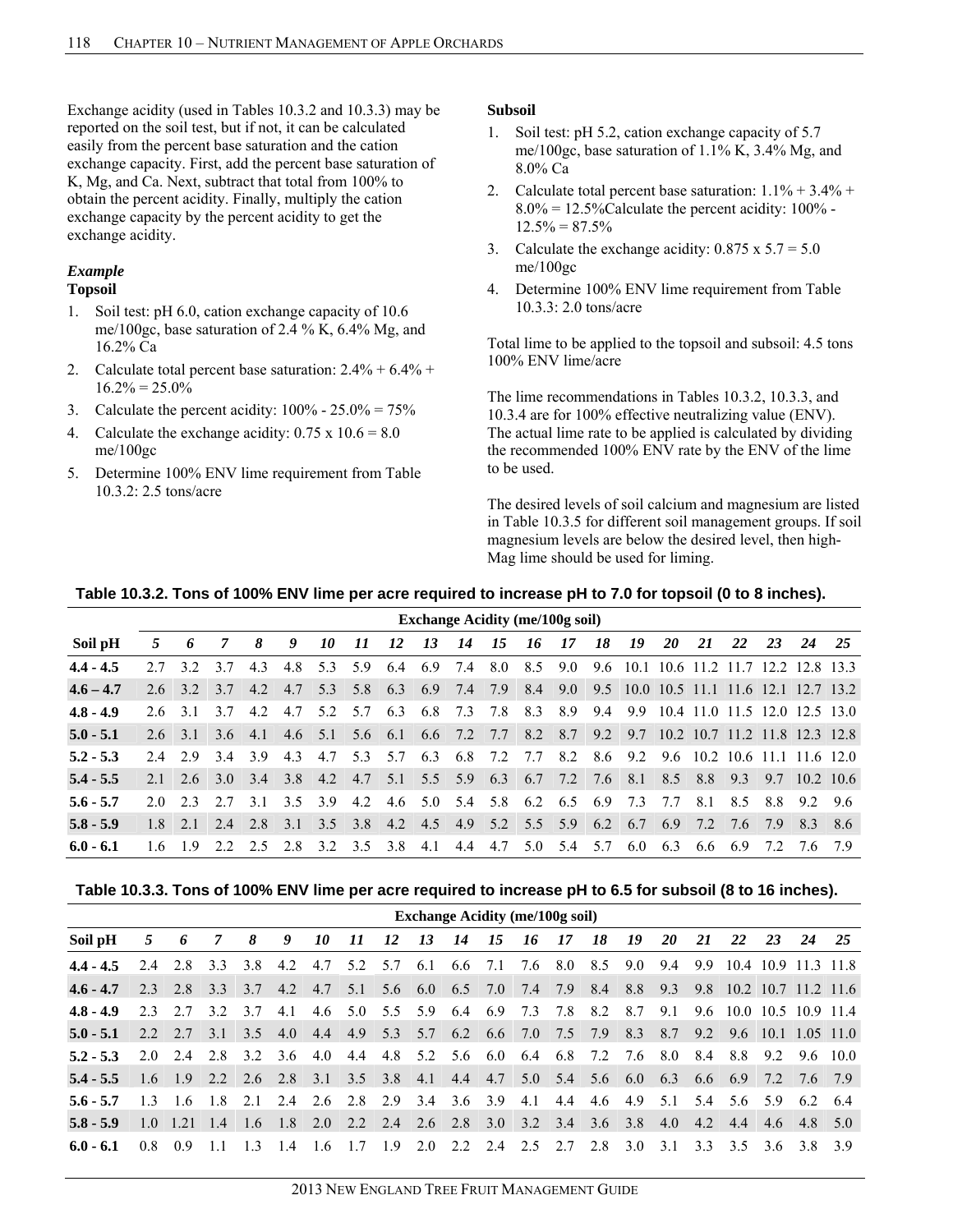| Soil pH     | <b>Sands</b> | <b>Sandy Loams</b> | <b>Loams &amp; Silt Loams</b> | <b>Silty Clay Loams</b> |
|-------------|--------------|--------------------|-------------------------------|-------------------------|
| 4.5         | 4.5          | 10.0               | 16                            | 22                      |
| $4.6 - 4.7$ | 4.5          | 10.0               | 15.5                          | 21.5                    |
| $4.8 - 4.9$ | 4.5          | 9.5                | 14.5                          | 20.5                    |
| $5.0 - 5.1$ | 3.5          | 8.5                | 13.0                          | 18.0                    |
| $5.2 - 5.3$ | 2.5          | 7.0                | 11.0                          | 14.5                    |
| $5.4 - 5.5$ | 1.7          | 5.0                | 7.0                           | 10.2                    |
| $5.6 - 5.7$ | 1.7          | 3.5                | 5.0                           | 7.7                     |
| $5.8 - 5.9$ | 1.2          | 2.5                | 4.5                           | 6.0                     |
| $6.0 - 6.1$ | 1.0          | 2.5                | 3.5                           | 5.0                     |
| $6.2 - 6.3$ | 0.7          | 1.7                | 2.5                           | 3.5                     |
| $6.4 - 6.5$ | 0.5          | 1.2                | 1.7                           | 2.5                     |
| $6.6 - 6.7$ | 0.4          | 0.9                | 1.2                           | 1.7                     |

**Table 10.3.4. General lime recommendations for a depth of 16 inches (tons of 100% ENV lime per acre).** 

Lime should be thoroughly harrowed into the surface soil, then plowed to work it as deeply as possible into the soil. If large amounts of lime are required (more than 3 tons per acre), split application is recommended, working one-half or two thirds of the total amount of lime into the soil as indicated above, plus thoroughly harrowing the remainder into the topsoil after plowing.

#### 10.3.2. Other Preplant Nutrients

**Potassium:** The desired levels of soil potassium are listed in Table 10.3.5 for the different soil management groups. The difference between the desired level and the soil test result in both the topsoil and the subsoil is the amount to be added to the soil. [(Desired Level topsoil – actual level  $topsoil$ ) + (Desired Level subsoil – actual level subsoil) = lb./acre K2O per 16-inch depth.

**Phosphorus:** Incorporation of appropriate rates of phosphorus during preplant soil preparation is the best means of providing adequate phosphorus for the life time of the orchard. The recommended amounts of preplant phosphorus for various soil test levels are listed in Table 10.3.6. The amount of phosphorus to be added is the sum of topsoil plus subsoil requirement.

**Nitrogen:** During preplant soil preparation, an application of nitrogen at 40 lb./acre is suggested for cover crop establishment. An additional 40 lb./acre is suggested when the cover crop is plowed down or when seeding the permanent grass sod.

**Boron:** Typical boron levels for different soil textures are given in Table 10.3.7. If soil test shows boron levels are in the low to medium range, then 2 to 3 lb. of boron is recommended for preplant soil preparation.

**Table 10.3.5. Approximate levels of Calcium, Magnesium, and Potassium for topsoil (0 to 8 inches) and subsoil (8 to 16 inches) of different soil management groups** 

| <b>Soil</b>  | $CEC$ (me/100g) |                |                | Ca (lb./acre)  |                | $Mg$ (lb./acre) | $K2O$ (lb./acre) |                |  |
|--------------|-----------------|----------------|----------------|----------------|----------------|-----------------|------------------|----------------|--|
| Group        | Topsoil         | <b>Subsoil</b> | <b>Topsoil</b> | <b>Subsoil</b> | <b>Topsoil</b> | <b>Subsoil</b>  | <b>Topsoil</b>   | <b>Subsoil</b> |  |
|              | 25              |                | 7800           | 4600           | 950            | 550             | 520              | 300            |  |
| $\mathbf{I}$ | 20              | 13             | 6200           | 3700           | 750            | 450             | 450              | 260            |  |
| Ш            | 18              | 12             | 5600           | 3300           | 700            | 400             | 430              | 250            |  |
| IV           | 16              |                | 5000           | 2900           | 600            | 350             | 400              | 240            |  |
| v            | 12              |                | 3700           | 2200           | 450            | 250             | 330              | 200            |  |

|             | <b>Soil Test P Results</b> | Amount of $P_2O_5$ to Apply (lbs/acre) |                              |  |  |  |
|-------------|----------------------------|----------------------------------------|------------------------------|--|--|--|
| ppm         | <i>lbs/acre</i>            | <b>Pre-planting</b>                    | <b>Established orchards*</b> |  |  |  |
| < 0.5       |                            | 120                                    | 60                           |  |  |  |
| $0.5 - 1.5$ | 1-3                        | 100                                    | 60                           |  |  |  |
| $2 - 4$     | 4-8                        | 60                                     | 30                           |  |  |  |
| >4.5        | $\mathcal{Q}$              | 40                                     |                              |  |  |  |

\* Do not apply phosphate to established orchards unless leaf analysis also indicates a need.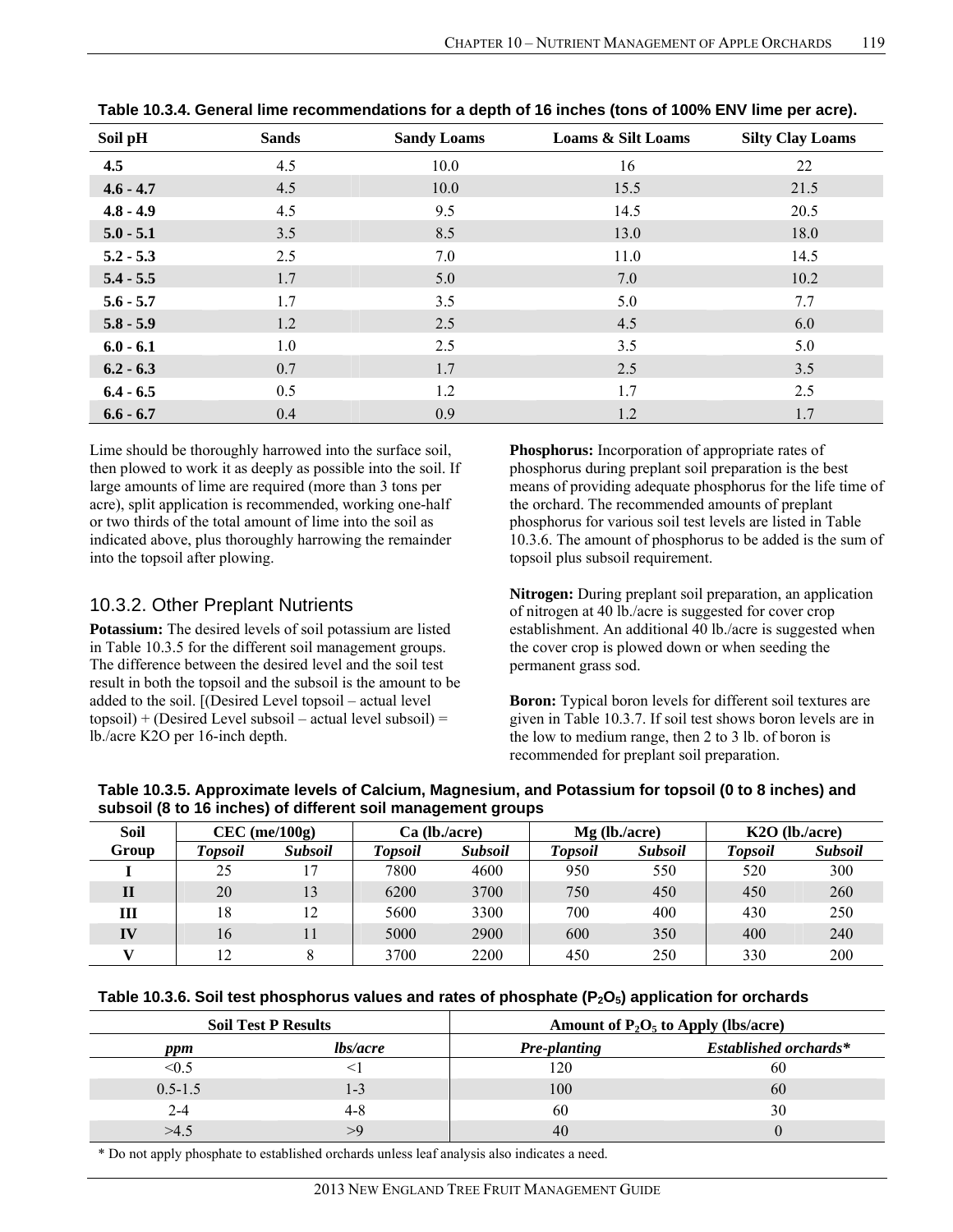| <b>Relative Soil Test Levels</b> | <b>Loamy Sand</b>                                | <b>Sandy Loam</b>                              | Loam & Silt                                      | Rate of Boron (lbs/a) |
|----------------------------------|--------------------------------------------------|------------------------------------------------|--------------------------------------------------|-----------------------|
| Very High                        | $>0.60$ ppm<br>$(>1.2$ lbs/a)                    | $>0.90$ ppm<br>$(>1.8$ lbs/a)                  | $>1.20$ ppm<br>$(>2.4$ lbs/a)                    | 0                     |
| High                             | $0.36 - 0.60$ ppm<br>$(0.7-1.2$ lbs/a)           | $0.61 - 0.90$ ppm<br>$(1.2 - 1.80$ lbs/a)      | $0.81 - 1.20$ ppm<br>$(1.6 - 2.4 \text{ lbs/a})$ |                       |
| Medium                           | $0.20 - 0.35$ ppm<br>$(0.4 - 0.7 \text{ lbs/a})$ | $0.30 - 0.60$ ppm<br>$(0.6-1.2 \text{ lbs/a})$ | $0.40 - 0.80$ ppm<br>$(0.8-1.6$ lbs/a)           | 2                     |
| Low                              | $< 0.20$ ppm<br>$(<0.4$ lbs/a)                   | $\leq 0.30$ ppm<br>$(<0.6$ lbs/a)              | $< 0.40$ ppm<br>$(<0.8$ lbs/a)                   |                       |

**Table 10.3.7. Boron soil test levels for soils with different textures** 

**Note:** Soil test results for boron should be judged in relation to leaf analysis results. Leaf analysis is considered to be a better indicator of boron status.

## **10.4 Fertilization Program for Young Trees**

When new trees are planted in the spring, immediate supply of adequate water is essential to settle the soil around the roots, but application of nitrogen fertilizer is not recommended. This is because the initial tree growth is mainly supported by the nutrient reserves within the tree and the uptake of nutrients from the soil is often delayed due to the damaged root system. In addition, applying large amounts of dry fertilizers at planting may cause damage to the roots. The first application of nitrogen fertilizer should be made at budbreak at a rate of 0.6 to 1.0 ounce of actual nitrogen per tree. Liquid nitrogen fertilizers are preferred. If dry fertilizers have to be used, make sure to avoid any contact with the trunk. A second application at the same rate should be made 4 weeks after budbreak. To improve early season tree growth, 2 to 3 sprays of 6 lbs of urea per 100-gal water is recommended at 10 to 14-day intervals beginning at 3 weeks after budbreak. In early October, 2 sprays of foliar urea at 25 lbs per 100 gal are also suggested.

In the second year, when new shoots begin their rapid growth (early to mid-May), apply 0.1 to 0.2 pounds of actual nitrogen per tree and a similar N spray program as in year 1. If trees have a substantial crop and the variety is susceptible to bitter pit, a foliar calcium program is recommended.

## **10.5 Fertilization Program for Established Orchards**

## 10.5.1 Using Leaf Analysis

Leaf analysis indicates the concentration of nutrients that are present in the foliage. If leaf samples are taken correctly and the results are interpreted properly, it provides a good tool for developing an effective fertilization program. Leaf analysis standard for fruit trees are listed in Table 10.4.1.

Leaf samples should be collected between 60 to 70 days after petal fall, which generally corresponds to late July and early August. Mid-shoot leaves should be sampled from

current season terminal shoots on the periphery of the tree. Sample trees should represent the general conditions of the orchard in terms of vigor, crop load, etc. Each sample should consist of about 100 leaves collected from several trees in the area being sampled. Do not mix leaves from different varieties, soil conditions, tree vigor, or crop load. Record observations on terminal shoot length, thickness, crop load, and fruit size. Leaf samples can be sent to: **Maine Agricultural and Forest Experiment Station Analytical Laboratory**, 5722 Deering Hall, University of Maine, Orono, ME 04469-5722 (207-581-3591); **UMass Soil & Plant Tissue Testing Laboratory**, West Experiment Station, University of Massachusetts, Amherst, 01003 (413-545-2311); **University of New Hampshire Cooperative Extension Soil Testing Program**, Spaulding Life Science Center, Room G28A, 38 College Road, Durham, New Hampshire 03824 (603-862-3200); or **University of Vermont Agricultural & Environmental Testing Laboratory**, 209 Hills Building, University of Vermont, Burlington, VT 05405 (802-656-3030).

Please note that the desired levels in Table 10.4.1 are given as general references. Individual state plant-tissue testing laboratories may use somewhat different optima. If given, follow the nutrient recommendations of the laboratory conducting the analyses and your local fruit specialist.

It should be recognized that leaf analysis has its limitations. First, leaf samples are taken relatively late in the growing season. Even if you can get the leaf analysis results back immediately, you may not have enough time left during the season to correct mineral deficiencies if there are any. Secondly, routine leaf analysis cannot detect the transient nutrient demand by certain physiological processes early in the season. For example, trees have a large transient demand for boron at bloom. Finally, even if leaf analysis shows no mineral nutrient deficiency, you still need to have a maintenance program in place to make up the amount of nutrients that is lost in harvested fruit and fallen leaves every year. Therefore, two fertilization programs are suggested here for established trees. One is a maintenance program. The other is a corrective program for trees with nutrient deficiency.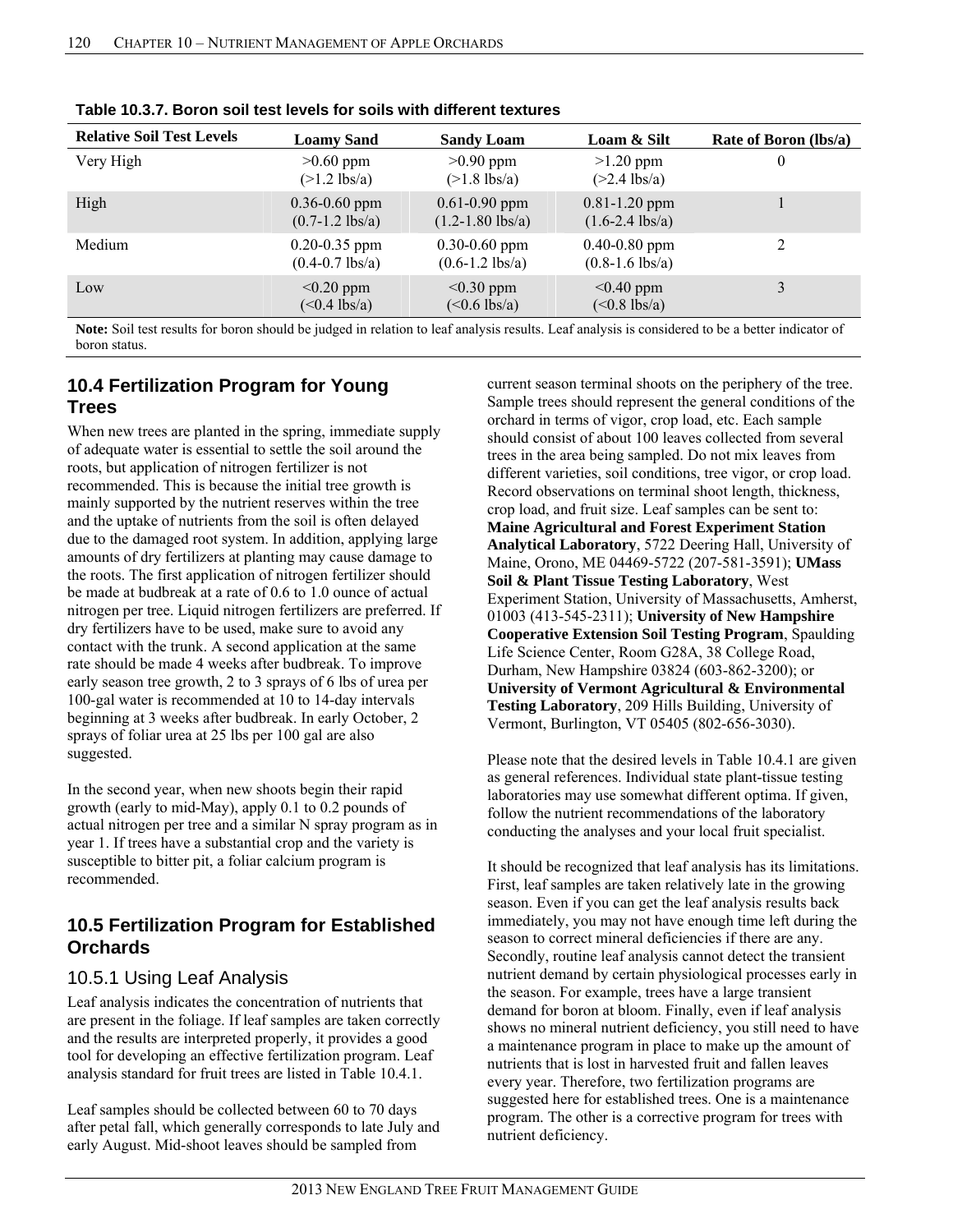| <b>Element</b> | <b>Crop</b>                       | <b>Desired Level</b> |
|----------------|-----------------------------------|----------------------|
| Nitrogen       | Young nonbearing apples and pears | $2.4 - 2.6\%$        |
|                | Young bearing apples and pears    | $2.2 - 2.4\%$        |
|                | Mature soft apples and pears      | $1.8 - 2.2\%$        |
|                | Mature hard apples and processing | $2.2 - 2.4\%$        |
|                | Cherries, plums, prunes           | $2.4 - 3.4\%$        |
|                | Peaches                           | $3.0 - 4.0\%$        |
| Phosphorus     | All crop                          | $0.13 - 0.33\%$      |
| Potassium      | All crops                         | 1.35-1.85%           |
| Calcium        | All crops                         | $1.3 - 2.0\%$        |
| Magnesium      | Apples and pears                  | $0.35 - 0.50\%$      |
|                | Stone fruits                      | $0.40 - 0.60\%$      |
| Boron          | Apples and pears                  | 35-50 ppm            |
|                | Stone fruits                      | 30-40 ppm            |
| Zinc           | All crops                         | 30-50 ppm            |
| Copper         | All crops                         | $7-12$ ppm           |
| Manganese      | All crops                         | 50-150 ppm           |
| Iron           | All crops                         | $50+$ ppm            |

**Table 10.5.1. Leaf analysis standards for tree fruits (dry weight basis).** 

## *10.5.1.1. Maintenance Program*

This program is suggested when leaf analysis shows no nutrient deficiency or no deficiency symptoms are observed.

| Timing                              | <b>Foliar Sprays</b>                                                                                                                                                                                                                        | <b>Ground Applications</b>                                                                               |
|-------------------------------------|---------------------------------------------------------------------------------------------------------------------------------------------------------------------------------------------------------------------------------------------|----------------------------------------------------------------------------------------------------------|
| Green tip                           | One spray of 2 to 4 lbs of a fixed copper product per 100 gal (C-<br>O-C-S or Kocide).                                                                                                                                                      |                                                                                                          |
| Tight cluster to<br>pink            | One spray of tank mixed 3 lbs of urea and 1 lb Solubor/100 gal                                                                                                                                                                              | Apply 20 to 40 lbs of actual<br>nitrogen/acre to soil.                                                   |
| Petal fall to early<br>cover sprays | One spray of Zn-EDTA at label rate at second cover.<br>One spray of 3 to 4 lb of calcium chloride/100 gal<br><b>Plus</b><br>at third cover.<br><b>Plus</b><br>Two sprays of 15 lb of Epsom salt/100 gal at petal<br>fall, and second cover. | Apply 40 to 60 lbs of potassium/<br>acre to soil at petal fall.                                          |
| End of shoot<br>growth to harvest   | Three to four sprays of 3 to 4 lbs of calcium chloride/100 gal at<br>14-day intervals for bitter pit susceptible varieties.                                                                                                                 |                                                                                                          |
| After harvest                       |                                                                                                                                                                                                                                             | Apply 40 to 60 lb of potassium/<br>acre to soil.                                                         |
|                                     |                                                                                                                                                                                                                                             | <b>Plus</b><br>Every 2 to 3 years,<br>apply appropriate amount of lime<br>determined from soil analysis. |

## *10.5.1.2. Corrective Program*

This program is suggested when leaf analysis shows nutrient deficiency, or deficiency symptoms are observed. Match fertilizer applications to specific nutrient deficiency. (See table on next page.)

| <b>Timing</b>   | <b>Foliar Sprays</b>                                                                                                                                                 | <b>Ground Applications</b>                             |
|-----------------|----------------------------------------------------------------------------------------------------------------------------------------------------------------------|--------------------------------------------------------|
| Green tip       | One spray of 2 to 4 lbs of a fixed copper product per<br>100 gal (C-O-C-S or Kocide)                                                                                 |                                                        |
| Prebloom period | Two sprays of tank-mixed 1 lb of Solubor, 3 lbs of<br>urea, and Zn-EDTA at label rate per 100 gallon, one at<br>$1/2$ " green and the other at tight cluster to pink | Apply 40 to 60 lbs of actual nitrogen/acre to<br>soil. |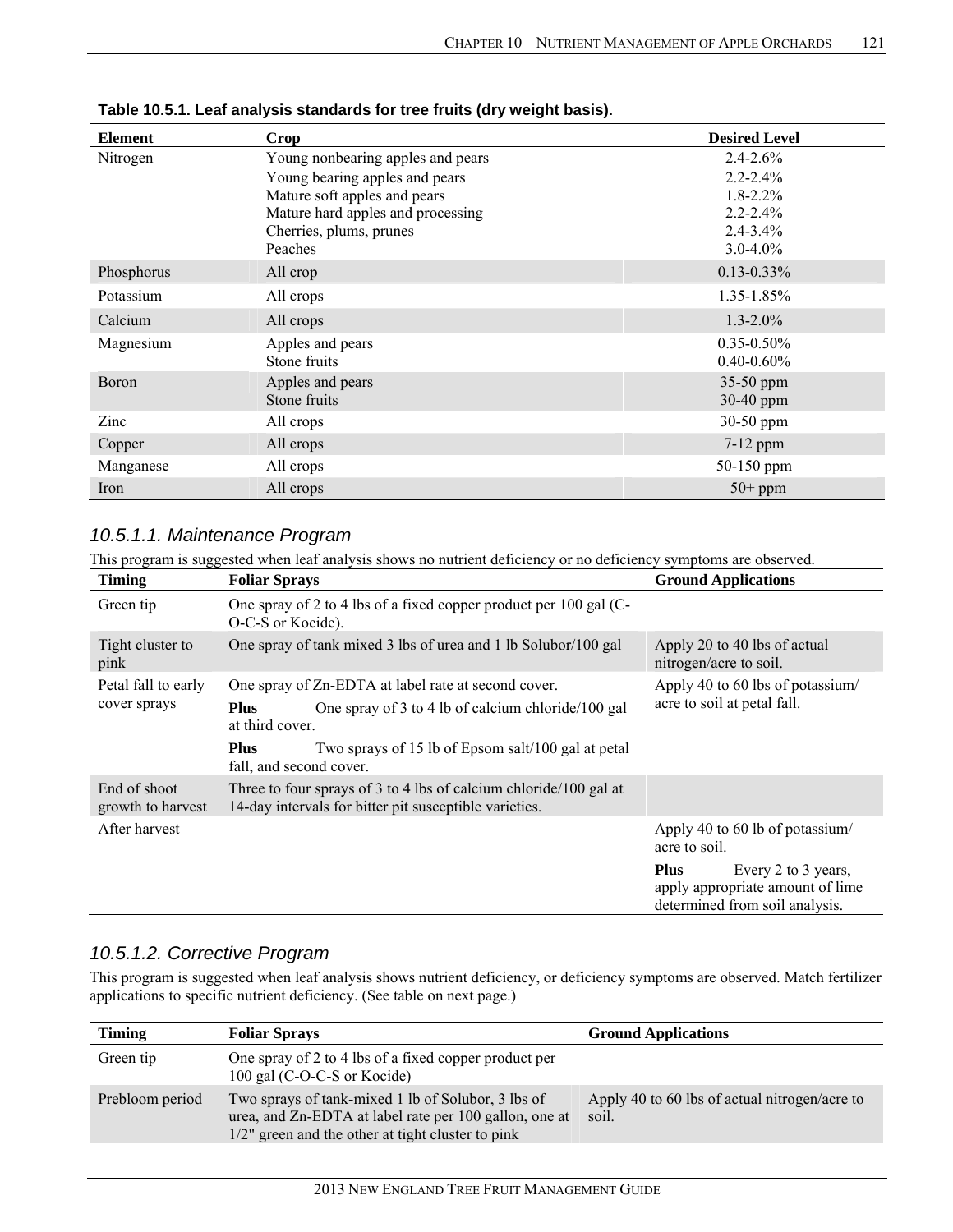| <b>Timing</b>                       | <b>Foliar Sprays</b>                                                                                        | <b>Ground Applications</b>                                                                                                     |
|-------------------------------------|-------------------------------------------------------------------------------------------------------------|--------------------------------------------------------------------------------------------------------------------------------|
| Petal fall to early<br>cover sprays | Two foliar sprays of 5 lbs of urea/100 gal at petal fall<br>and first cover.                                | Apply 60 to 150 lbs of Potassium/acre to soil<br>at petal fall.                                                                |
|                                     | <b>Plus</b> Two sprays of Zn-EDTA at label rate at petal fall<br>and second cover.                          |                                                                                                                                |
|                                     | <b>Plus</b> Two foliar sprays of 1 lb of Solubor/100 gal at<br>first and third cover.                       |                                                                                                                                |
|                                     | <b>Plus</b> Three sprays of 15 lbs of Epsom salt/100 gal<br>applied at petal fall, first and second covers. |                                                                                                                                |
|                                     | <b>Plus</b> One foliar spray of 3 to 4 lbs of calcium chloride<br>per 100 gal at third cover.               |                                                                                                                                |
| End of shoot<br>growth to harvest   | Five to six sprays of 3 to 4 lbs of calcium chloride/100<br>gal at 14-day intervals.                        | Apply 60 to 150 lbs of potassium to soil at<br>the end of shoot growth.                                                        |
| After harvest                       | Two sprays of 25 lbs of urea/100 gal at 7 to 10-day<br>intervals.                                           | Soil application of 60 to 150 lbs of<br>potassium/acre as sulfate of potash-magnesia.                                          |
|                                     | <b>Plus</b> One spray of 1 lb of actual copper/acre as copper<br>sulfate.                                   | <b>Plus</b> Soil application of dolomitic lime to<br>increase calcium and magnesium supply<br>based on soil and leaf analyses. |

### 10.5.2 Special Considerations in Foliar Application of Nutrients

To minimize the number of sprays applied in the orchard, it is frequently desirable to combine various nutrient materials or to add them in tank mixes with pesticides. Before doing so, however, one needs to make sure they are compatible.

Generally, urea, Solubor, Zn-EDTA, and Epsom salts are compatible. Urea, Solubor, and Zn-EDTA have been used together safely in prebloom sprays on apples and pears. A tank mix of urea and Epsom salts has sometimes injured young apple foliage; if both are required, they should be applied separately. Epsom salts and some of the boron products listed in Table 10.4.5 may increase the pH of the tank mix, and if used with pH-sensitive pesticides, pH of the tank mix should be tested and adjusted by using a suitable acidifying agent. Solubor and presumably other forms of boron should not be tank-mixed with any pesticide contained in water-soluble plastic packages because it inhibits the dissolution of the plastic. Foliar nutrients, in general, and Solubor, in particular, should not be tankmixed with oil.

Although Epsom salts, Solubor and Zn-EDTA are compatible for use in postbloom sprays, many orchardists prefer not to add all three to one tank. A petal fall spray may then contain Epsom salts alone or with Solubor; the first cover spray a combination of Epsom salts and Solubor; the second cover spray a combination of Epsom salts and

Zn-EDTA; and the third cover spray a combination of Solubor and Zn-EDTA.

Calcium chloride may be physically incompatible with Epsom salts, resulting in plugging of sprayer nozzles. Calcium chloride cannot be tank-mixed with Zn-EDTA because some of the dissolved calcium may displace Zn, causing phytotoxicity.

It should be pointed out that some Zn-chelate products contain a large percentage of unchelated Zn, which may cause injury to foliage and fruit. Therefore, before using a new Zn product in your orchard, test the product by spraying a few trees at the label rate to see if any phytotoxicity occurs.

More detailed information concerning nutrient management for orchards can be found in Cornell Cooperative Extension Information Bulletin 219, *Orchard Nutrition Management* by Warren Stiles and Shaw Reid. See the section on "Tree Fruit Reference Materials" at the end of this publication for ordering information.

*Prepared by Lailiang Cheng and Terence Robinson, Dept. of Horticulture, Cornell University, NYSAES, Geneva. Reviewed and modified slightly by Wesley Autio, Dept. Plant, Soil, & Insect Sciences, University of Massachusetts, Amherst.*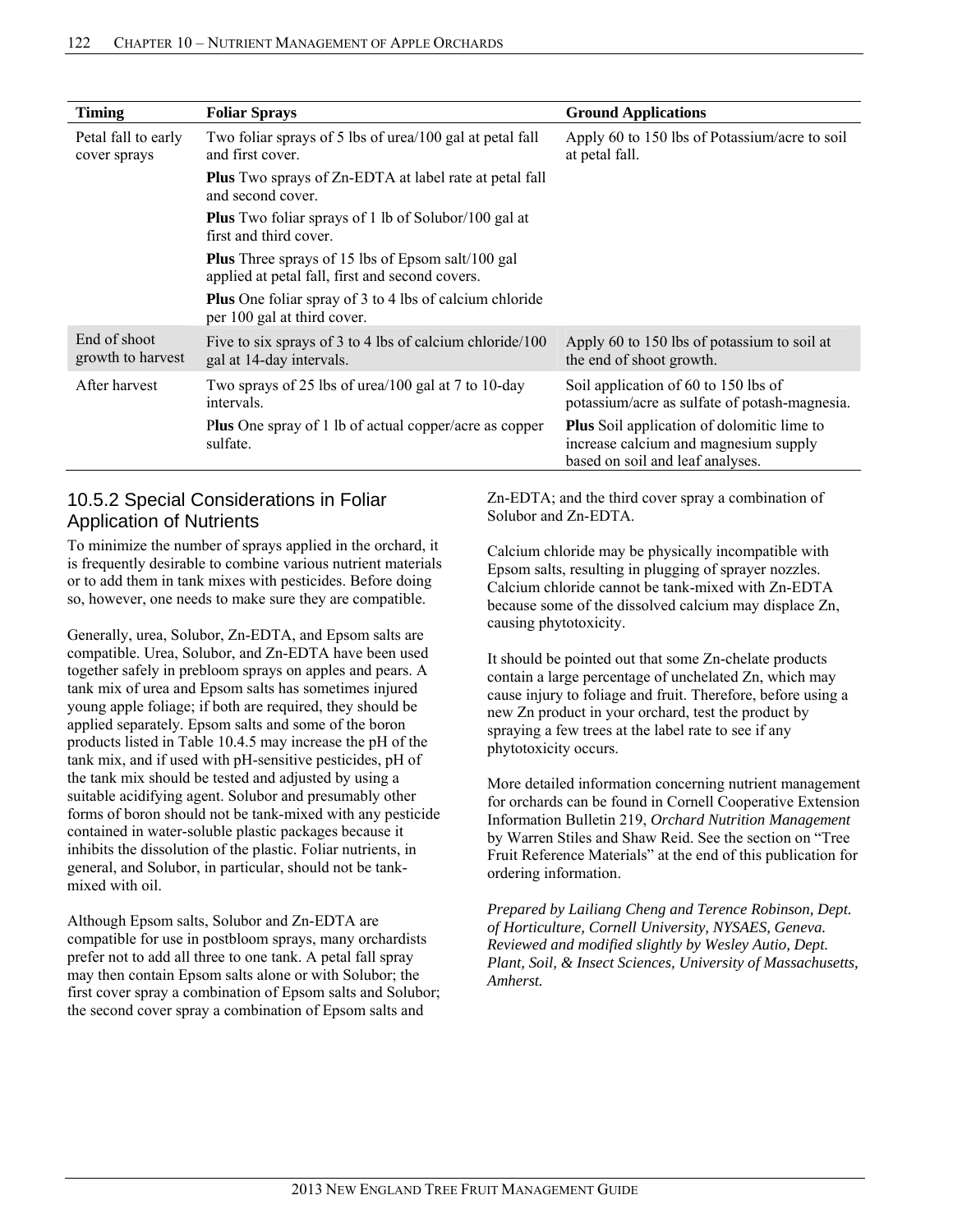## **10.6 Characteristics of Commonly Available Fertilizers**

|                        |                       | <b>Pounds of Formulated</b> | Acidity or Basicity (lb CaCO <sub>3</sub> /lb |                 |
|------------------------|-----------------------|-----------------------------|-----------------------------------------------|-----------------|
| <b>Common Name</b>     | N(%)                  | Product per pound of N      | Acidity                                       | <b>Basicity</b> |
| Ammonia, anhydrous     | 82                    | 1.22                        | 1.8                                           |                 |
| Ammonia, aqua          | 20                    | 5.00                        | 1.8                                           |                 |
| Ammonium nitrate       | 33.5                  | 2.98                        | 1.8                                           |                 |
| Ammonium polyphosphate | 12                    | 8.33                        | 4.1                                           |                 |
| Ammonium sulfate       | 20.5                  | 4.88                        | 5.4                                           |                 |
| Calcium nitrate        | 15.5                  | 6.45                        |                                               | 1.3             |
| Diammonium phosphate   | $16 - 18$             | 5.56                        | 4.1                                           |                 |
| Monoammonium phosphate | 11                    | 9.09                        | 5.3                                           |                 |
| Nitrate of soda-potash | 15.5                  | 6.45                        |                                               | 1.3             |
| Potassium nitrate      | 13                    | 7.69                        |                                               | 2.0             |
| Sodium nitrate         | 16                    | 6.25                        |                                               | 1.8             |
| Urea                   | 45                    | 2.22                        | 1.6                                           |                 |
| Nitrogen solutions     | variable <sup>1</sup> |                             |                                               |                 |

#### **Table 10.6.1. Nitrogen fertilizers**

1 Nitrogen solutions may consist of mixtures of urea plus ammonium nitrate, aqua ammonia, or anhydrous ammonia plus urea or ammonium nitrate or both of these materials. Consult supplier for analysis.

#### **Table 10.6.2. Phosphorus fertilizers**

|                                                  |              | <b>Pounds of Formulated Product per</b> |          |
|--------------------------------------------------|--------------|-----------------------------------------|----------|
| <b>Common Name</b>                               | $P_2O_5(\%)$ | Pound of $P_2O_5$                       | N(%)     |
| Ordinary superphosphate                          | 20           |                                         | $\theta$ |
| Concentrated superphosphate                      | 46           | $2.27 - 2.17$                           | $\theta$ |
| Ammoniated superphosphate                        | $40*$        | $2.5*$                                  | $5*$     |
| Monoammonium phosphate                           | $52*$        | $192*$                                  | $13*$    |
| Diammonium phosphate                             | $46*$        | $2.17*$                                 | $18*$    |
| Urea-ammonium phosphate                          | 28           | 3.57                                    | 28       |
| *Values may vary depending on fertilizer source. |              |                                         |          |

#### **Table 10.6.3. Potassium fertilizers**

| <b>Common Name</b>         | <b>Chemical Formula</b>       | $K_2O(%)$ | <b>Pounds of Formulated Product per</b><br>Pound of $K_2O$ |
|----------------------------|-------------------------------|-----------|------------------------------------------------------------|
| Muriate of Potash          | <b>KCI</b>                    | 60        | 1.67                                                       |
| Sulfate of Potash          | $K_2SO_4$                     | 53        | 1.89                                                       |
| Sulfate of Potash Magnesia | $K_2SO_4$ •2MgSO <sub>4</sub> | 22        | 4.54                                                       |
| Potassium polyphosphate    | KPO <sub>3</sub>              | 40        | 2.50                                                       |
| Potassium carbonate        | $K_2CO_3$                     | 67        | 1.50                                                       |
| Potassium nitrate          | KNO <sub>3</sub>              | 44        | 2.27                                                       |